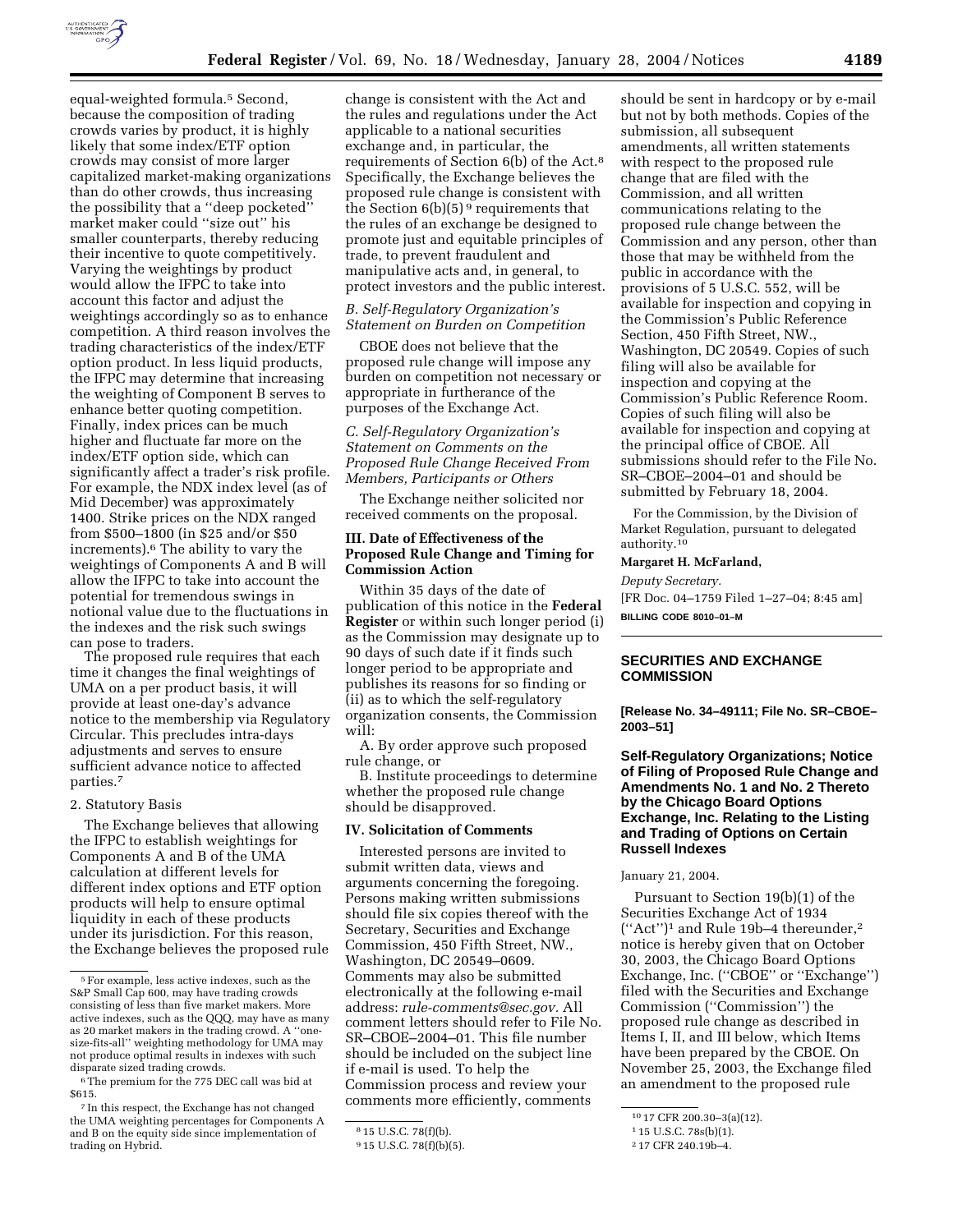change.3 On January 6, 2004, the Exhange filed another amendment to the proposed rule change.4 The Commission is publishing this notice, as amended, to solicit comments on the proposed rule change from interested persons.

# **I. Self-Regulatory Organization's Statement of the Terms of Substance of the Proposed Rule Change**

The CBOE proposes to amend certain rules to provide for the listing and trading on the Exchange of options on the following broad-based indexes: Russell Top 200® Index Russell Top 200® Growth Index Russell Top 200® Value Index

The Exhange represents that options on these indexes will be cash-settled and will have European-style exercise provisions.

# **II. Self-Regulatory Organization's Statement of the Purpose of, and Statutory Basis for, the Proposed Rule Change**

In its filing with the Commission, the CBOE included statements concerning the purpose of and basis for the proposed rule and discussed any comments it received on the proposed rule. The text of these statements may be examined at the places specified in Item IV below. The CBOE has prepared summaries, set forth in sections A, B, and C below, of the most significant aspects of such statements.

### *A. Self-Regulatory Organization's Statement of the Purpose of, and Statutory Basis for, the Proposed Rule Change*

### 1. Purpose

The purpose of the proposed rule change is to permit the Exchange to list and trade cash-settled, European-style, stock index options on the Russell Top 200" Index, Russell Top 200® Growth Index and Russell Top 200® Value Index (''Russell 200 Indexes''). Each Russell 200 Index is a capitalizationweighted index containing various groups of stocks drawn from the 200 largest companies in the Russell 1000

Index, which is drawn from the largest 3,000 companies incorporated in the U.S. and its territories. These 3,000 companies represent approximately 98% of the investable U.S. equity market. The Exchange represents that all index components are traded on the New York Stock Exchange (''NYSE''), the American Stock Exchange (''AMEX''), or the NASDAQ and are ''reported securities'' as defined in Rule 11Aa3–1 of the Act. CBOE currently is approved to trade options on the following Russell Indexes.5 Russell 2000® Index Russell 2000<sup>®</sup> Growth Index Russell 2000® Value Index Russell 1000<sup>®</sup> Index Russell 1000<sup>®</sup> Growth Index Russell 1000® Value Index Russell 3000<sup>®</sup> Index Russell 3000® Growth Index Russell 3000® Value Index Russell MidCap® Index Russell MidCap® Growth Index Russell MidCap® Value Index

### Index Design

Each of the three Russell 200 Indexes is designed to be a comprehensive representation of the Large Cap sector of the investable United States equity market. These indexes are capitalization-weighted and include only common stocks belonging to corporations domiciled in the United States and its territories and that are traded on the NYSE, NASDAQ or the AMEX. Stocks are weighted by their ''available'' market capitalization, which is calculated by multiplying the primary market price by the "available" shares; that is, total shares outstanding less corporate cross-owned shares, ESOP and LESOP-owned <sup>6</sup> shares comprising 10% or more of shares outstanding, unlisted share classes and shares held by an individual, a group of individuals acting together, or a corporation not in the index that owns 10% or more of the shares outstanding. Below is a brief description of each index:

| <b>Russell Top</b><br>200® Index. | Measures the performance<br>of the 200 largest compa-<br>nies in the Russell 1000<br>Index, which represents |
|-----------------------------------|--------------------------------------------------------------------------------------------------------------|
|                                   | approximately 74% of the                                                                                     |
|                                   | total market capitalization                                                                                  |
|                                   | of the Russell 1000 Index.                                                                                   |

<sup>5</sup>*See* Securities Exchange Act Release Nos. 31382 (October 30, 1992), 57 FR 52802 (November 5, 1992) (SR–CBOE–92–02) and 48591 (October 2, 2003), 68 FR 58728 (SR–CBOE–2003–17).

6ESOP and LESOP-owned shares represent, generally, those shares of a corporation that are owned through employee stock ownership plans. 7 See Exhibit B to the Form 19b-4.

| <b>Russell Top</b> | Measures the performance |
|--------------------|--------------------------|
| 200®               | of those Russell Top 200 |
| Growth             | companies with higher    |
| Index.             | price-to-book ratios and |
|                    | higher forecasted growth |
|                    | values. The stocks are   |
|                    | also members of the Rus- |
|                    | sell 1000 Growth index.  |
| <b>Russell Top</b> | Measures the performance |
| 200® Value         | of those Russell Top 200 |
| Index.             | companies with lower     |
|                    | price-to-book ratios and |
|                    | lower forecasted growth  |
|                    | values. The stocks are   |
|                    | also members of the Rus- |
|                    | sell 1000 Value index.   |

All companies listed on the NYSE, AMEX or NASDAQ are considered for inclusion in the universe of stocks that comprise the Russell 200 Indexes with the following exceptions: (1) Stocks trading less than \$1.00 per share on May 31; (2) Non-U.S. incorporated companies; and (3) preferred and convertible preferred stock, redeemable shares, participating preferred stock, warrants and rights, trust receipts, royalty trusts, limited liability companies, bulletin board, pink sheet stocks, closed-end investment companies, limited partnerships, and foreign stocks.

The Russell Top 200 Growth Index and the Russell Top 200 Value Index are both subsets of the Russell Top 200 Index, which itself is a subset of the Russell 1000 and Russell 3000 Indexes. These Growth and Value versions of the Russell Top 200 Index may contain common components, but the capitalization of those components is apportioned so that the sum of the total capitalization of the Russell Top 200 Growth and Russell Top 200 Value indexes equals the total capitalization of the Russell Top 200 Index. The CBOE represents that as of September 30, 2003, the Russell Top 200 Growth Index and the Russell Top 200 Value Index have 129 and 140 components, respectively.

According to the CBOE, on September 30, 2003, the stocks comprising the Russell Top 200 Index, Russell Top 200 Growth Index, and Russell Top 200 Value Index had an average market capitalization of \$35.7 billion ranging from a high of \$298 billion (General Electric Co.) to a low of \$4.9 billion (FOX Entertainment Group, Inc.).7 The number of available shares outstanding ranged from a high of 9.99 billion (General Electric Co.) to a low of 66.7 million (M & T Bank Corp.), and averaged 1.04 billion shares. The sixmonth average daily trading volume for Russell Top 200 Index components was

<sup>3</sup>*See* Letter from James M. Flynn, Attorney, Legal Division, CBOE, to Kelly Riley, Senior Special Counsel, Division of Market Regulation (''Division''), Commission, dated November 21, 2003 (''Amendment No. 1''). In Amendment No. 1, CBOE expands its Statement on Burden on Competition in response to Item 4 of the Form 19b– 4.

<sup>4</sup>*See* Letter from James M. Flynn, Attorney, Legal Division, CBOE, to Yvonne Fraticelli, Special Counsel, Division, dated January 6, 2004 (''Amendment No. 2''). In Amendment No. 2, CBOE expands its Statement on Comments on the Proposed Rule Change Received from Members Participants or Others in response to Item 5 of the Form  $19b-4$ .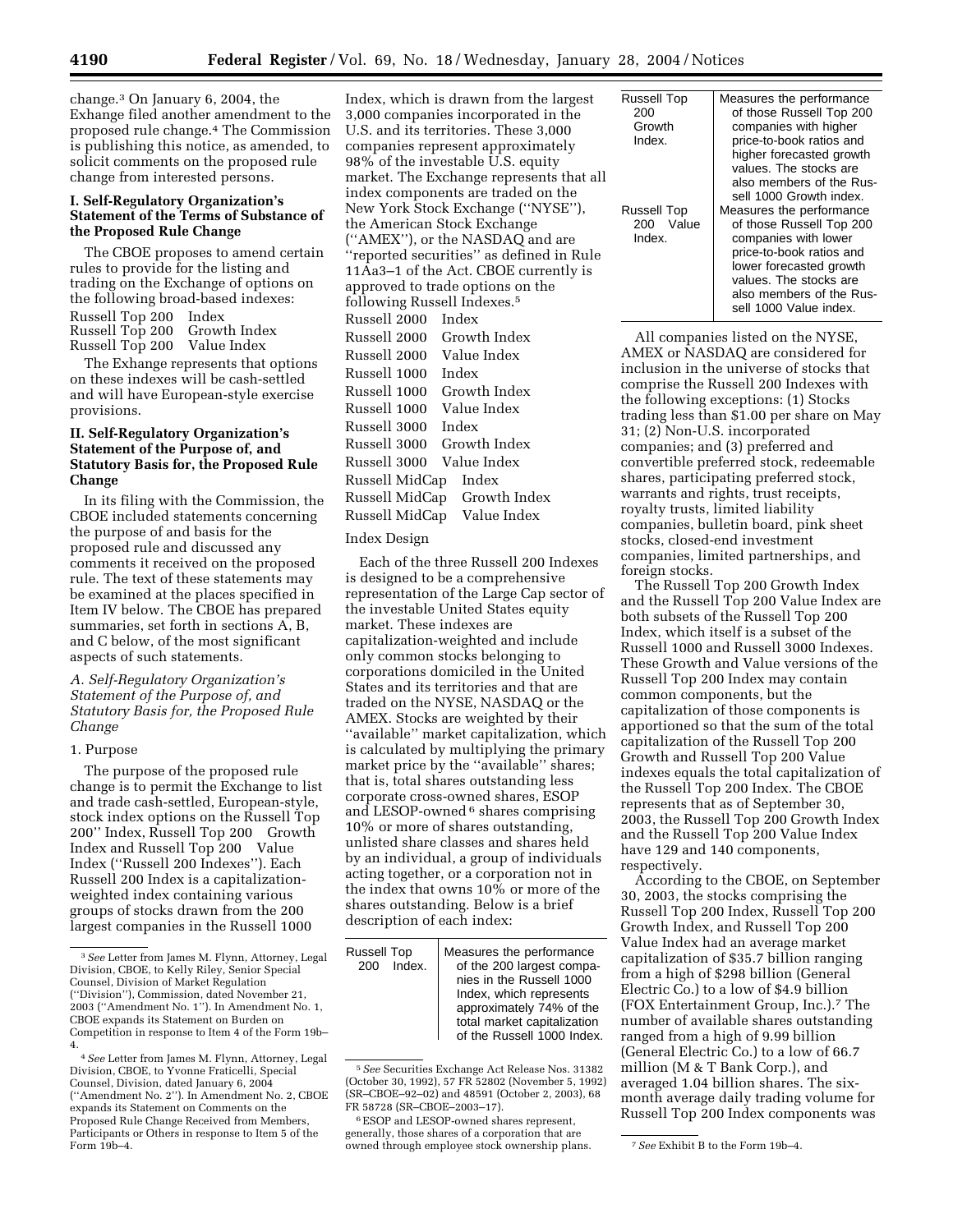5.68 million shares per day, ranging from a high of 59.96 million shares per day (Intel Corp.) to a low of 314,000 shares per day (M & T Bank Corp.). The CBOE represents that as of September 30, 2003, all of the Russell Top 200 Index components satisfied CBOE's listing criteria for equity options as set forth in CBOE Rule 5.3.

The Russell Top 200 Index has a total capitalization of \$7.2 trillion and the total capitalization of the Russell Top 200 Growth and Russell Top 200 Value Indexes is \$3.9 trillion and \$3.3 trillion, respectively. All of the components of

the Russell Top 200 Index, the Russell Top 200 Growth Index, and the Russell Top 200 Value Index are optionseligible.

#### Calculation

The values of each Index are currently being calculated by Reuters on behalf of the Frank Russell Company and will be disseminated at 15-second intervals during regular CBOE trading hours to market information vendors via the Options Price Reporting Authority (''OPRA'').

The CBOE notes that the methodology used to calculate the value of each of the

Russell 200 Indexes is similar to the methodology used to calculate the value of other well-known marketcapitalization weighted indexes. The level of each index reflects the total market value of the component stocks relative to a particular base period and is computed by dividing the total market value of the companies in each index by its respective index divisor. The divisor is adjusted periodically to maintain consistent measurement of each index. The following is a table of base dates and the respective index levels as of September 30, 2003:

| Index | Base date/Base index<br>value | 9/30/03 index value |
|-------|-------------------------------|---------------------|
|       | 3/16/00 / 400.00              | 249.51              |
|       | 3/16/00 / 400.00              | 191.94              |
|       | 3/16/00 / 400.00              | 324.72              |

### Index Option Trading

According to the CBOE, options on these indexes shall be A.M.-settled. In addition to regular index options, the Exchange may provide for the listing of long-term index option series ("LEAPS®") in accordance with CBOE Rule 24.9.

For options on each index, strike prices will be set to bracket the respective index in 2.5-point increments for strikes below \$200 and 5 point increments for strikes at or above \$200. The minimum tick size for series trading below \$3 will be 0.05 and for series trading above \$3 the minimum tick will be 0.10. The trading hours for options on all of the indexes will be from 8:30 a.m. to 3:15 p.m. Chicago time. The proposed contract specifications for the Russell 200 Index Options is set forth in Exhibit C to the Form 19b–4.

### Maintenance

The CBOE represents that the Russell 200 Indexes will be monitored and maintained by the Frank Russell Company. The Frank Russell Company will be responsible for making all necessary adjustments to the indexes to reflect component deletions, share changes, stock splits, stock dividends (other than an ordinary cash dividend), and stock price adjustments due to restructuring, mergers, or spin-offs involving the underlying components. Some corporate actions, such as stock splits and stock dividends, require simple changes to the available shares outstanding and the stock prices of the underlying components. Other corporate actions, such as share issuances and changes in the market value of an index would require the use

of an index divisor to effect adjustments.

The Exchange represents that the Russell 200 Indexes are re-constituted annually on June 30 and such reconstitution is based on prices and available shares outstanding as of the preceding May 31. New index components are added only as part of the annual re-constitution and, after which, should a stock be removed from an index for any reason, it cannot be replaced until the next re-constitution.

Although CBOE is not involved in the maintenance of any of the Russell 200 Indexes, the Exchange represents that it will monitor each Russell 200 Index on an annual basis, at which point the Exchange will notify the Commission if: (1) The number of securities in each index drops by  $\frac{1}{3}$  or more; (2) 10% or more of the weight of each index is represented by component securities having a market value of less than \$75 million; (3) less than 80% of the weight of each Index is represented by component securities that are eligible for options trading pursuant to CBOE Rule 5.3; (4) 10% or more of the weight of each index is represented by component securities trading less than 20,000 shares per day; or (5) the largest component security accounts for more than 15% of the weight of each index or the largest five components in the aggregate account for more than 50% of the weight of each index.

# Surveillance

The Exchange represents that CBOE's surveillance procedures are adequate to monitor the trading in options and LEAPS on the Russell 200 Indexes. Further, the Exchange shall have

complete access to the information regarding the trading activity of the underlying securities.

#### Exercise and Settlement

The proposed options on each index will expire on the Saturday following the third Friday of the expiration month. Trading in the expiring contract month will normally cease at 3:15 p.m. (Chicago time) on the business day preceding the last day of trading in the component securities of each index (ordinarily the Thursday before expiration Saturday, unless there is an intervening holiday). The exercise settlement value of each index at option expiration will be calculated by Reuters on behalf of the Frank Russell Company based on the opening prices of the component securities on the last business day prior to expiration. If a component security fails to open for trading, the exercise settlement value will be determined in accordance with CBOE Rules 24.7(e) and 24.9(a)(4). When the last trading day is moved because of Exchange holidays (such as when CBOE is closed on the Friday before expiration), the last trading day for expiring options will be Wednesday and the exercise settlement value of index options at expiration will be determined at the opening of regular trading on Thursday.

#### Position Limits

The Exchange proposes to establish position limits for options on the Russell 200 Indexes at 50,000 contracts on either side of the market, and no more than 30,000 of such contracts may be in the series in the nearest expiration month. These limits are identical to the